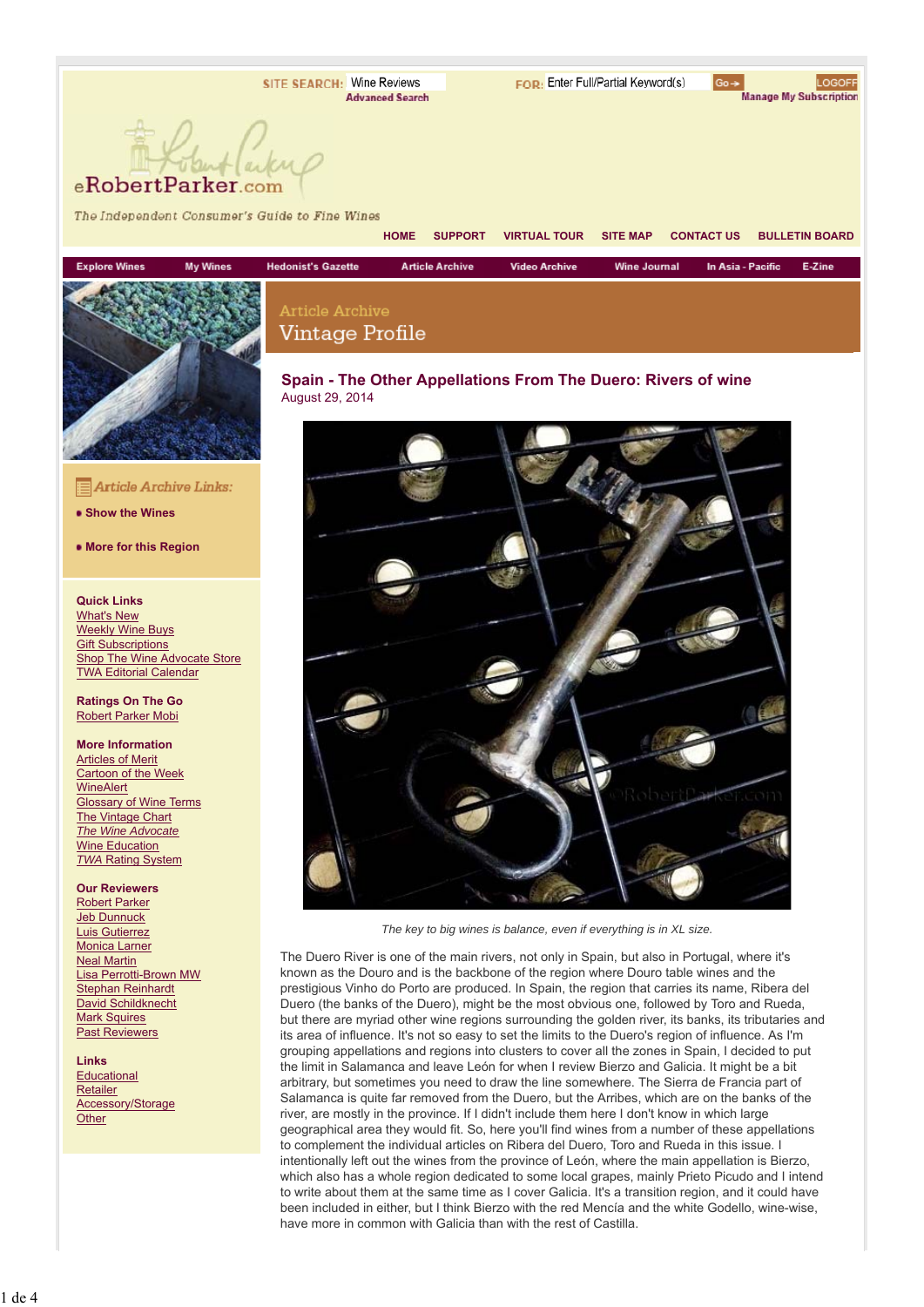Castilla y León is a political region, the Comunidad Autónoma that includes the provinces of Valladolid, Soria, Burgos, Segovia, Ávila, Salamanca and León, so we have the Vinos de la Tierra de Castilla y León, equivalent to the Italian IGT, the generic appellation that acts as an umbrella for any and all wines produced within those provinces, but not fulfilling the requisites of the individual appellations of origin. For the sake of simplification, I've called them simply Castilla y León. This is, of course, a hodgepodge, catch-all appellation that would accept you if you decided to produce a cryogenized Müller-Thurgau in the limits of Ribera del Duero, a Syrah in Rueda or anything you can think of. In other words, there are basically no restrictions as to what you can do, what grapes you can use or what style of wines you produce as long as you are within the limits of the common Spanish wine legislation. Here we find the orphans from Rueda, the ones just outside the geographical limits of Ribera del Duero - and some notable ones at that, like Mauro or Abadía Retuerta - and all the others in between. Some wineries within an appellation often have a wine that they sell as Vino de la Tierra de Castilla y León, as maybe they use non-authorized grape varieties or they simply want to have the freedom to not comply with some of the appellation rules. The whites produced with Verdejo grapes within the limits of Rueda, but sold as Castilla y León, are bundled together with the Rueda wines in a specific article, as they have more in common with them than with the rest of Castilla y León. Most of them are excluded or denied the appellation mostly for political/economical/arbitrary reasons, and in fact they often provide more Rueda typicity and quality than most wines wearing the appellation back label. More about that in the Rueda article. Similarly, reds like the mentioned Quinta Sardonia, Abadía Retuerta, Mauro or the new Galia could as well have been grouped together with Ribera del Duero, as they share a lot of characteristics and part of the grapes used in their production are from Ribera del Duero. But what then should be left for this article?

Once I've explained the generic regional appellation let's look at the others - in strict alphabetical order! One of the newer appellations of origin is Arlanza, short for Ribera del Arlanza. The Arlanza is a tributary of the Douro, a small river that crosses the province of Burgos, whose wine capital is Lerma. The wines here are as close as it gets to the cold climate reds from Ribera del Duero, as the zone is quite close to the Burgos part of it. There are Tempranillo-based reds but the appellation also contemplates whites. Although there are some larger wineries, I selected the three names that are producing the most interesting wines: Buezo, Olivier Rivière and Sabinares. Let's see how the appellation develops.

**Arribes** used to be known as Arribes del Duero, as it's the proper name of the region, but Ribera del Duero objected to the name and lobbied against it, wanting to monopolize the name of the river all for themselves, which I find a bit unfair, but there you go. This is a region that geographically or morphologically has more in common with the Portuguese Douro, as the steep terraces by the river and its tributaries resemble those across the border. The grapes, however, are completely different. There are local grapes here, Juan García and Bruñal and myriad others, often found mixed in the old vineyards. Both reds and whites (and I guess rosés if you wanted to) are contemplated. The region is really a transition between the Spain and Portugal, and in my opinion, it has much higher potential than that currently provided by their wines. This is a zone waiting to be awakened.

**Cigales** was once known for its rosés, but as they lost the lackluster of yesteryear and people started to use their worst grapes for the category, they really lost their street credibility. Once people are looking seriously at rosés again, producers are getting back to using decent (even good!) grapes for their production, the quality is rising by the minute. But, for very long time, Cigales was replanted with Tempranillo and lived in the shadow of Ribera del Duero. Most of the wines are red, Tempranillo-based, but Garnacha has good potential there. Not a lot of new names in Cigales, the region seem to be quite static.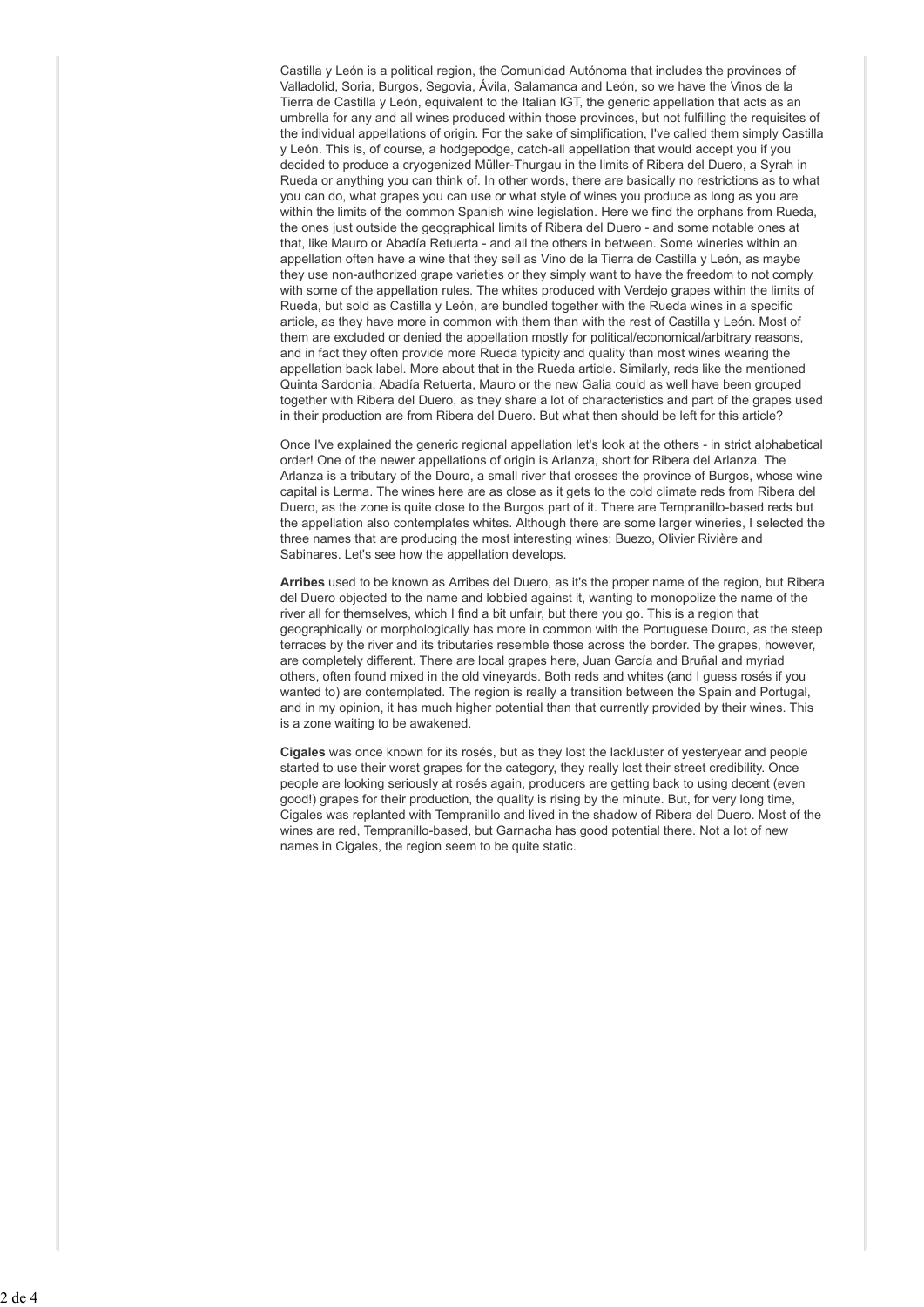

*The Sierra de Salamanca has proven to be the source of a good number of personal wines full of character.*

A very young appellation, **Sierra de Salamanca** is borderline for being considered a Duerorelated region, but if I didn't include it in this report it would be lost forever. There is an interesting red grape here, Rufete, which is also found on the other side of the border and is part of the grapes allowed in the production of Port there. The zone is known as Sierra de Francia, but the name would be just too confusing to name the wines so it was changed to the politically correct Sierra de Salamanca, mountains of Salamanca. La Zorra and Tragaldabas are names to follow there and I was sadly disappointed with the wines from Cámbrico, which in the past have shown much better. I hope they get back on form.

**Zamora**, the province where Toro is located, also comprises one new appellation, DO Tierra del Vino de Zamora, which to me doesn't have a marked personality though I link it to powerful, ripe reds produced with Tempranillo. Only a handful of wines carry the appellation.

#### **What's in a Grape?**

There was a time when it seemed like Cabernet and Chardonnay - or Tempranillo as a matter of fact - were going to be the future. Things have changed a lot and it's now the local, autochthonous and sometimes obscure grapes that play with advantage. But in that mess of local, imported and regional names, there is the need to shed some light on what varieties really are. The Duero zone is obviously dominated by Tempranillo and its different clones (Tinta de Toro, Tinto Fino) but there are lots of other grapes planted there, especially in the old vineyards where varieties are planted together and you can find almost anything: Bobal, Viura, Graciano, Palomino - you name it. I got information about the local grapes from Charlotte Allen, an English woman who produces wines in Arribes, and together with the Wine Grapes book by Jancis Robinson, Julia Harding and José Vouillamoz, I worked out the following: the main grape in Arribes is the red Juan García, which is also found in Galicia under the name Mouratón and called Gorda or Tinta Gorda in Portugal. There's been some local hype about another red called Bruñal that was thought autochthonous, and the same as Albariño Negro from Asturias, but this has turned out to be none other than Alfrocheiro Preto, found mainly in Dão in Portugal. Juan García and Bruñal are related, and they are also possibly related to Trousseau from Jura, Prieto Picudo from León and Carrasquín from Asturias. Bastardillo Chico seems to be local to Arribes possibly related to Bruñal, but with bigger bunches and grapes. Verdejo Colorado, Tinta Jeroma and Gago Arroba are obscure and possibly autochthonous. The white Puesta en Cruz seems to be autochthonous and has potential for quality. Rufete is also found the la Sierra de Francia in Salamanca and in Portugal, where it's one of the permitted grapes for Port. Finally, let's untangle some other local synonyms used: Tinta Madrid is the local clone of Tempranillo, quite similar to Tinta de Toro. Malvasía de Arribes is Doña Blanca, the same found in Bierzo and Galicia, while Bastardillo Serrano is Cinsault.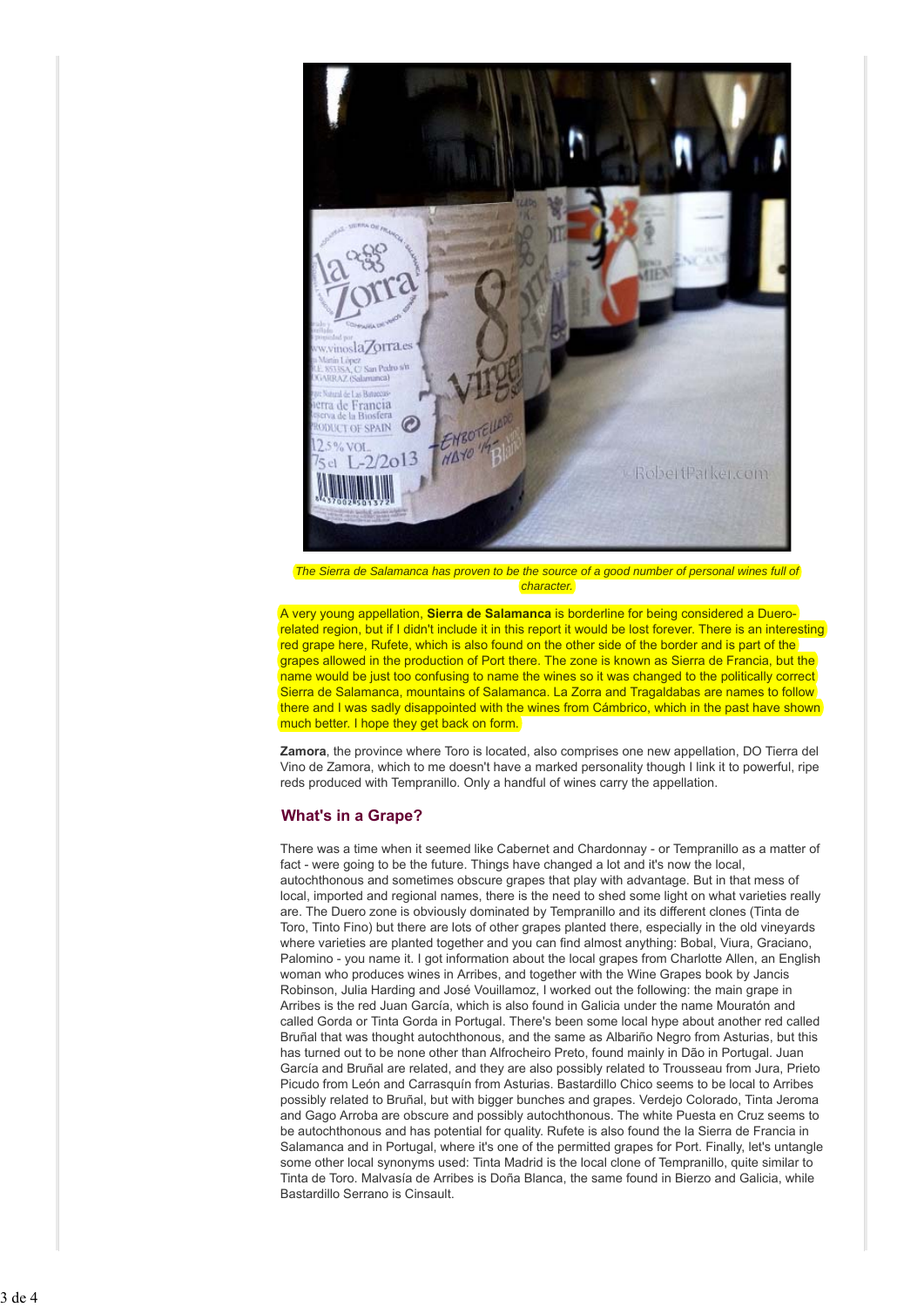

*Despite many being pulled up, there are still plenty of old vines in the Duero region in Spain. It's a patrimony that should not get lost.*

I tasted some academic wines, produced in homeopathic quantities, difficult to find, but I decided to include them here as they are of interest, at least to start hearing about producers, zones and grapes. Some new names join the ranks of the best veterans of the region, Galia, La Zorra, Mandrágora, Olivier Riviére.

*—Luis Gutiérrez*

eRobertParker.com<sup>SM</sup> is a service of The Wine Advocate, Inc Email: info@erobertparker.com Copyright © 2001-2015 - The Wine Advocate, Inc.

*Except as otherwise expressly permitted under the Subscription Agreement or copyright law,* no copying, redistribution, retransmission, publication or commercial exploitation of this material is permitted *without the prior written consent of The Wine Advocate, Inc.*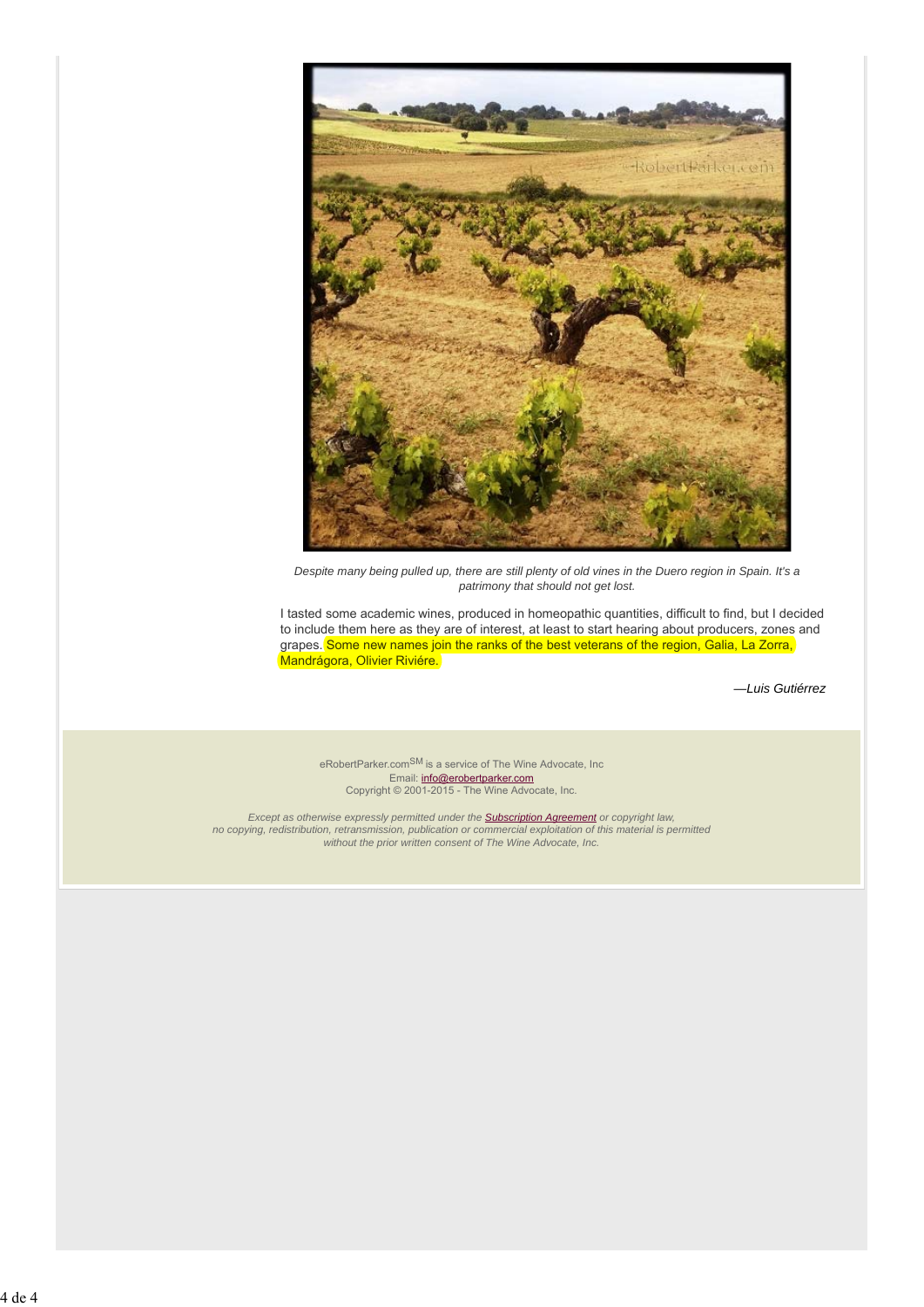

| The Independent Consumer's Guide to Fine Wines                                                                                                                                                                                                                                                                                                               | <b>HOME</b>                                                                                                                                                                                                                                                                                                                                                                                                                                                                                                                                                                                                                                                                                                                                                                                                                                                                                                                                                             | <b>SUPPORT</b>         | <b>VIRTUAL TOUR</b>   | <b>SITE MAP</b>     | <b>CONTACT US</b>     | <b>BULLETIN BOARD</b>    |  |
|--------------------------------------------------------------------------------------------------------------------------------------------------------------------------------------------------------------------------------------------------------------------------------------------------------------------------------------------------------------|-------------------------------------------------------------------------------------------------------------------------------------------------------------------------------------------------------------------------------------------------------------------------------------------------------------------------------------------------------------------------------------------------------------------------------------------------------------------------------------------------------------------------------------------------------------------------------------------------------------------------------------------------------------------------------------------------------------------------------------------------------------------------------------------------------------------------------------------------------------------------------------------------------------------------------------------------------------------------|------------------------|-----------------------|---------------------|-----------------------|--------------------------|--|
| <b>Explore Wines</b><br><b>My Wines</b>                                                                                                                                                                                                                                                                                                                      | <b>Hedonist's Gazette</b>                                                                                                                                                                                                                                                                                                                                                                                                                                                                                                                                                                                                                                                                                                                                                                                                                                                                                                                                               | <b>Article Archive</b> | <b>Video Archive</b>  | <b>Wine Journal</b> | In Asia - Pacific     | E-Zine                   |  |
|                                                                                                                                                                                                                                                                                                                                                              | The Wine Advocate<br><b>Tasting History</b>                                                                                                                                                                                                                                                                                                                                                                                                                                                                                                                                                                                                                                                                                                                                                                                                                                                                                                                             |                        |                       |                     |                       | but lackup               |  |
|                                                                                                                                                                                                                                                                                                                                                              | 2013 La Zorra Raro<br>A Rufete Dry Red Table wine from<br>Spain, Salamanca, Castilla Leon, Spain                                                                                                                                                                                                                                                                                                                                                                                                                                                                                                                                                                                                                                                                                                                                                                                                                                                                        |                        |                       |                     |                       | Current                  |  |
| <b>Tasting History Menu:</b>                                                                                                                                                                                                                                                                                                                                 | Source                                                                                                                                                                                                                                                                                                                                                                                                                                                                                                                                                                                                                                                                                                                                                                                                                                                                                                                                                                  |                        | Reviewer              | Rating              | Maturity              | (Release)<br>Cost        |  |
| • Print Wine List<br>• Printer Friendly Version<br><b>Article:</b>                                                                                                                                                                                                                                                                                           | eRobertParker.com #214<br>Aug 2014                                                                                                                                                                                                                                                                                                                                                                                                                                                                                                                                                                                                                                                                                                                                                                                                                                                                                                                                      |                        | <b>Luis Gutierrez</b> | 92                  | Drink: 2014 -<br>2016 | (30)                     |  |
| Spain: The Other Appellations<br>from The Duero<br>• Text Search<br>• Advanced Search<br>• Vintage Search<br>• Category Search<br>• Issue Search<br>• Search Help<br>. My Search Preferences                                                                                                                                                                 | The 2013 Raro is pure Rufete from old vineyards planted on granite and slate soils fermented with<br>indigenous yeasts and aged for a short time (111 days!) in barrel. It has a bright (almost fluorescent!)<br>red-ruby color, translucent and with a showy, exuberant nose denoting youth and plenty of character,<br>notes of smoked bacon, licorice, underbrush and meaty blue fruit. This is not so different from a wild<br>Syrah from Valais or the Northern Rhone (which now that I think about it is a bit of a pleonasm, as<br>Valais is as Northern Rhone as it gets). It reveals smoke, Morello cherries, and citric hints. It's young,<br>but has complexity and changes quickly in the glass. The palate is light to medium-bodied, with the<br>flavors found in the nose, and no noticeable tannins. This is easy to drink, fresh and vibrant. A<br>delicious, superb young red, a good example of what Rufete is capable of and offered at a very good |                        |                       |                     |                       |                          |  |
| <b>Quick Links</b><br><b>What's New</b><br><b>Weekly Wine Buys</b><br><b>Gift Subscriptions</b><br>Shop The Wine Advocate Store<br><b>TWA Editorial Calendar</b>                                                                                                                                                                                             | price. 4,300 bottles were produced. Drink now-2016.<br>La Zorra is a new project (created in 2010) around 26 hectares of vineyards, mostly over 60 years of<br>age in the Sierra de Salamanca from which they craft around 34,000 bottles every vintage. I tasted<br>very young wines, mostly recently bottled, and even so they were lovely. Fun wines, full of energy<br>and character. Bravo! A new name to follow.                                                                                                                                                                                                                                                                                                                                                                                                                                                                                                                                                  |                        |                       |                     |                       |                          |  |
| <b>Ratings On The Go</b><br><b>Robert Parker Mobi</b>                                                                                                                                                                                                                                                                                                        | No known American importer.                                                                                                                                                                                                                                                                                                                                                                                                                                                                                                                                                                                                                                                                                                                                                                                                                                                                                                                                             |                        |                       |                     |                       |                          |  |
| <b>More Information</b><br><b>Articles of Merit</b>                                                                                                                                                                                                                                                                                                          |                                                                                                                                                                                                                                                                                                                                                                                                                                                                                                                                                                                                                                                                                                                                                                                                                                                                                                                                                                         |                        |                       |                     |                       | $\Box$ Add to Print List |  |
| Cartoon of the Week<br>WineAlert<br><b>Glossary of Wine Terms</b><br>The Vintage Chart<br>The Wine Advocate<br><b>Wine Education</b><br><b>TWA Rating System</b><br><b>Our Reviewers</b><br><b>Robert Parker</b><br><b>Jeb Dunnuck</b><br><b>Luis Gutierrez</b><br>Monica Larner<br><b>Neal Martin</b><br>Lisa Perrotti-Brown MW<br><b>Stephan Reinhardt</b> | About Maturity and Drink Dates: Most reviews in The Wine Advocate include a period during which the wine<br>should ideally be consumed. We express it as a range of years (Drink Dates) and we use that range to calculate a<br>'Maturity' for the wine as of the current date. Maturity values are: Young - the early drink date is in the future; Early<br>- first third of the drink date range; Mature - middle third of the range; Late - last third of the range; Old - the late<br>drink date is in the past.                                                                                                                                                                                                                                                                                                                                                                                                                                                    |                        |                       |                     |                       |                          |  |
| <b>David Schildknecht</b><br><b>Mark Squires</b>                                                                                                                                                                                                                                                                                                             |                                                                                                                                                                                                                                                                                                                                                                                                                                                                                                                                                                                                                                                                                                                                                                                                                                                                                                                                                                         |                        |                       |                     |                       |                          |  |

**Past Reviewers** 

**Links Educational Retailer** Accessory/Storage Please report errors on this page to errors@erobertparker.com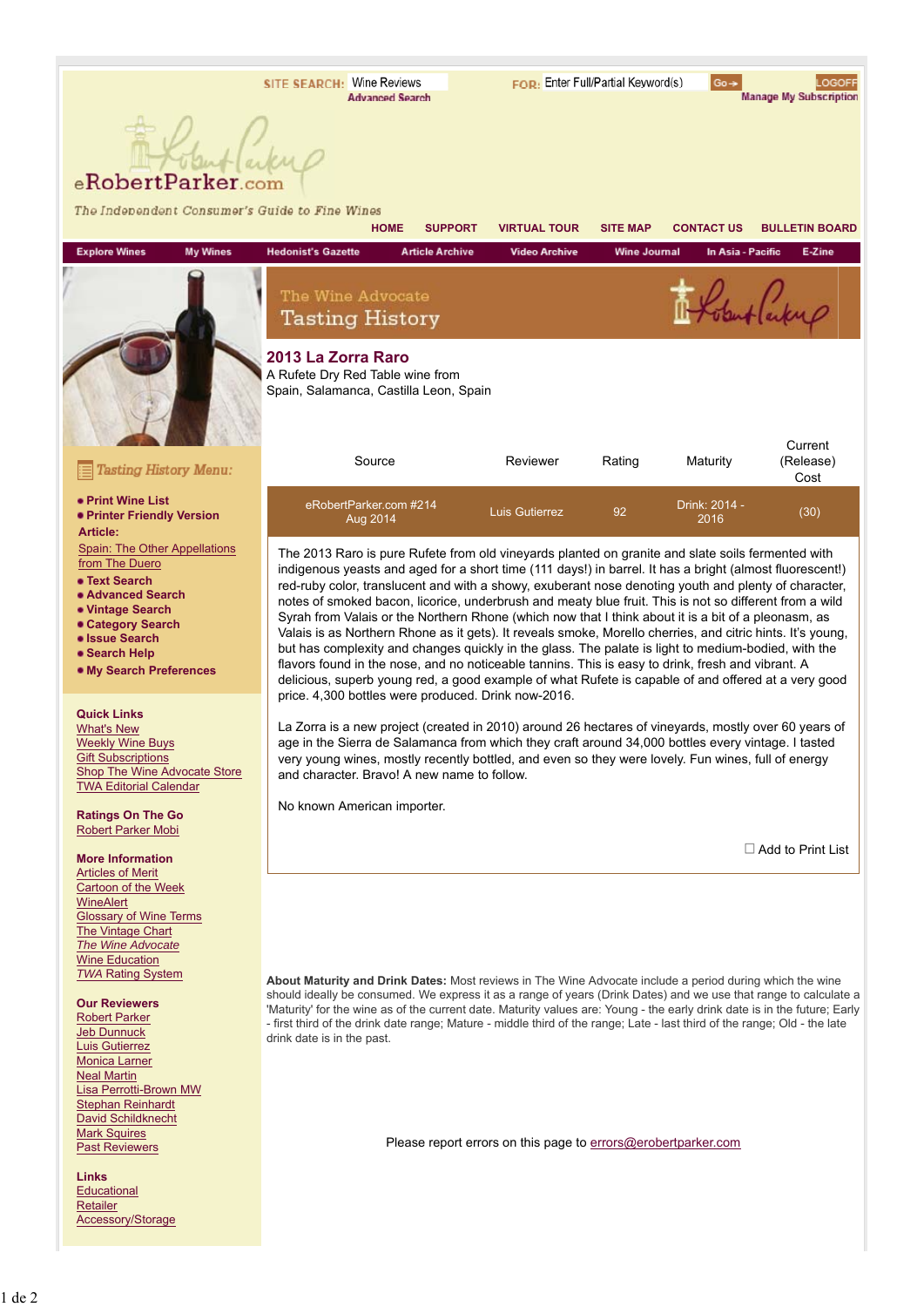# eRobertParker.com

| The Independent Consumer's Guide to Fine Wines                                                                                                                                                                                                                                                                                                                                                                                                                                                                                                                          | <b>HOME</b>                                                                                                                                                                                                                                                                                                                                                                                                                                                                                                                                                                                                                                                                                                                                                                                                                                                                                                                        | <b>SUPPORT</b>         | <b>VIRTUAL TOUR</b>                                           | <b>SITE MAP</b>     | <b>CONTACT US</b>     | <b>BULLETIN BOARD</b>    |  |
|-------------------------------------------------------------------------------------------------------------------------------------------------------------------------------------------------------------------------------------------------------------------------------------------------------------------------------------------------------------------------------------------------------------------------------------------------------------------------------------------------------------------------------------------------------------------------|------------------------------------------------------------------------------------------------------------------------------------------------------------------------------------------------------------------------------------------------------------------------------------------------------------------------------------------------------------------------------------------------------------------------------------------------------------------------------------------------------------------------------------------------------------------------------------------------------------------------------------------------------------------------------------------------------------------------------------------------------------------------------------------------------------------------------------------------------------------------------------------------------------------------------------|------------------------|---------------------------------------------------------------|---------------------|-----------------------|--------------------------|--|
| <b>Explore Wines</b><br><b>My Wines</b>                                                                                                                                                                                                                                                                                                                                                                                                                                                                                                                                 | <b>Hedonist's Gazette</b>                                                                                                                                                                                                                                                                                                                                                                                                                                                                                                                                                                                                                                                                                                                                                                                                                                                                                                          | <b>Article Archive</b> | <b>Video Archive</b>                                          | <b>Wine Journal</b> | In Asia - Pacific     | E-Zine                   |  |
|                                                                                                                                                                                                                                                                                                                                                                                                                                                                                                                                                                         | The Wine Advocate<br><b>Tasting History</b>                                                                                                                                                                                                                                                                                                                                                                                                                                                                                                                                                                                                                                                                                                                                                                                                                                                                                        |                        |                                                               |                     |                       | Populating               |  |
|                                                                                                                                                                                                                                                                                                                                                                                                                                                                                                                                                                         | 2013 La Zorra 8 Virgenes Serranas<br>A Proprietary Blend Dry White Table wine from<br>Spain, Salamanca, Castilla Leon, Spain                                                                                                                                                                                                                                                                                                                                                                                                                                                                                                                                                                                                                                                                                                                                                                                                       |                        |                                                               |                     |                       | Current                  |  |
| <b>Tasting History Menu:</b>                                                                                                                                                                                                                                                                                                                                                                                                                                                                                                                                            | Source                                                                                                                                                                                                                                                                                                                                                                                                                                                                                                                                                                                                                                                                                                                                                                                                                                                                                                                             |                        | Reviewer                                                      | Rating              | Maturity              | (Release)<br>Cost        |  |
| • Print Wine List<br>• Printer Friendly Version<br><b>Article:</b>                                                                                                                                                                                                                                                                                                                                                                                                                                                                                                      | eRobertParker.com #214<br>Aug 2014                                                                                                                                                                                                                                                                                                                                                                                                                                                                                                                                                                                                                                                                                                                                                                                                                                                                                                 |                        | Luis Gutierrez                                                | 92                  | Drink: 2014 -<br>2017 | (20)                     |  |
| Spain: The Other Appellations<br>from The Duero<br>• Text Search<br>• Advanced Search<br>• Vintage Search<br>• Category Search<br>• Issue Search<br>• Search Help<br>. My Search Preferences                                                                                                                                                                                                                                                                                                                                                                            | Let's start with a white I loved, the 2013 8 Virgenes Serranas, an unusual blend of Rufete Blanco,<br>Palomino Fino and Moscatel de Grano Menudo from over 60-year-old vineyards on sandy soils. The<br>wine was aged for five months in used French oak barrels. Rufete Blanco, an obscure white local<br>grape from Salamanca is also known as Verdejo Serrano, but both names are misleading as it's not<br>related to either Rufete or Verdejo. The wine is quite light, clear and shiny and has a leesy, mineral<br>nose denoting character. There is fruit there, but plenty of balsamic and earthy notes as well. The<br>palate is light, with pungent flavors, good acidity, a strong personality and a mineral-driven finish.<br>This is a delicious white that would do very well with food with its vibrant acidity and saline minerality.<br>Well done! 6,800 bottles produced. This is a great value. Drink now-2017. |                        |                                                               |                     |                       |                          |  |
| <b>Quick Links</b><br><b>What's New</b><br><b>Weekly Wine Buys</b><br><b>Gift Subscriptions</b><br>Shop The Wine Advocate Store<br><b>TWA Editorial Calendar</b>                                                                                                                                                                                                                                                                                                                                                                                                        | La Zorra is a new project (created in 2010) around 26 hectares of vineyards, mostly over 60 years of<br>age in the Sierra de Salamanca from which they craft around 34,000 bottles every vintage. I tasted<br>very young wines, mostly recently bottled, and even so they were lovely. Fun wines, full of energy<br>and character. Bravo! A new name to follow.<br>No known American importer.                                                                                                                                                                                                                                                                                                                                                                                                                                                                                                                                     |                        |                                                               |                     |                       |                          |  |
| <b>Ratings On The Go</b><br><b>Robert Parker Mobi</b>                                                                                                                                                                                                                                                                                                                                                                                                                                                                                                                   |                                                                                                                                                                                                                                                                                                                                                                                                                                                                                                                                                                                                                                                                                                                                                                                                                                                                                                                                    |                        |                                                               |                     |                       | $\Box$ Add to Print List |  |
| <b>More Information</b><br><b>Articles of Merit</b><br>Cartoon of the Week<br>WineAlert<br><b>Glossary of Wine Terms</b><br>The Vintage Chart<br><b>The Wine Advocate</b><br><b>Wine Education</b><br><b>TWA Rating System</b><br><b>Our Reviewers</b><br><b>Robert Parker</b><br><b>Jeb Dunnuck</b><br><b>Luis Gutierrez</b><br><b>Monica Larner</b><br><b>Neal Martin</b><br>Lisa Perrotti-Brown MW<br><b>Stephan Reinhardt</b><br><b>David Schildknecht</b><br><b>Mark Squires</b><br><b>Past Reviewers</b><br>Links<br>Educational<br>Retailer<br>Accessory/Storage | About Maturity and Drink Dates: Most reviews in The Wine Advocate include a period during which the wine<br>should ideally be consumed. We express it as a range of years (Drink Dates) and we use that range to calculate a<br>'Maturity' for the wine as of the current date. Maturity values are: Young - the early drink date is in the future; Early<br>- first third of the drink date range; Mature - middle third of the range; Late - last third of the range; Old - the late<br>drink date is in the past.                                                                                                                                                                                                                                                                                                                                                                                                               |                        | Please report errors on this page to errors@erobertparker.com |                     |                       |                          |  |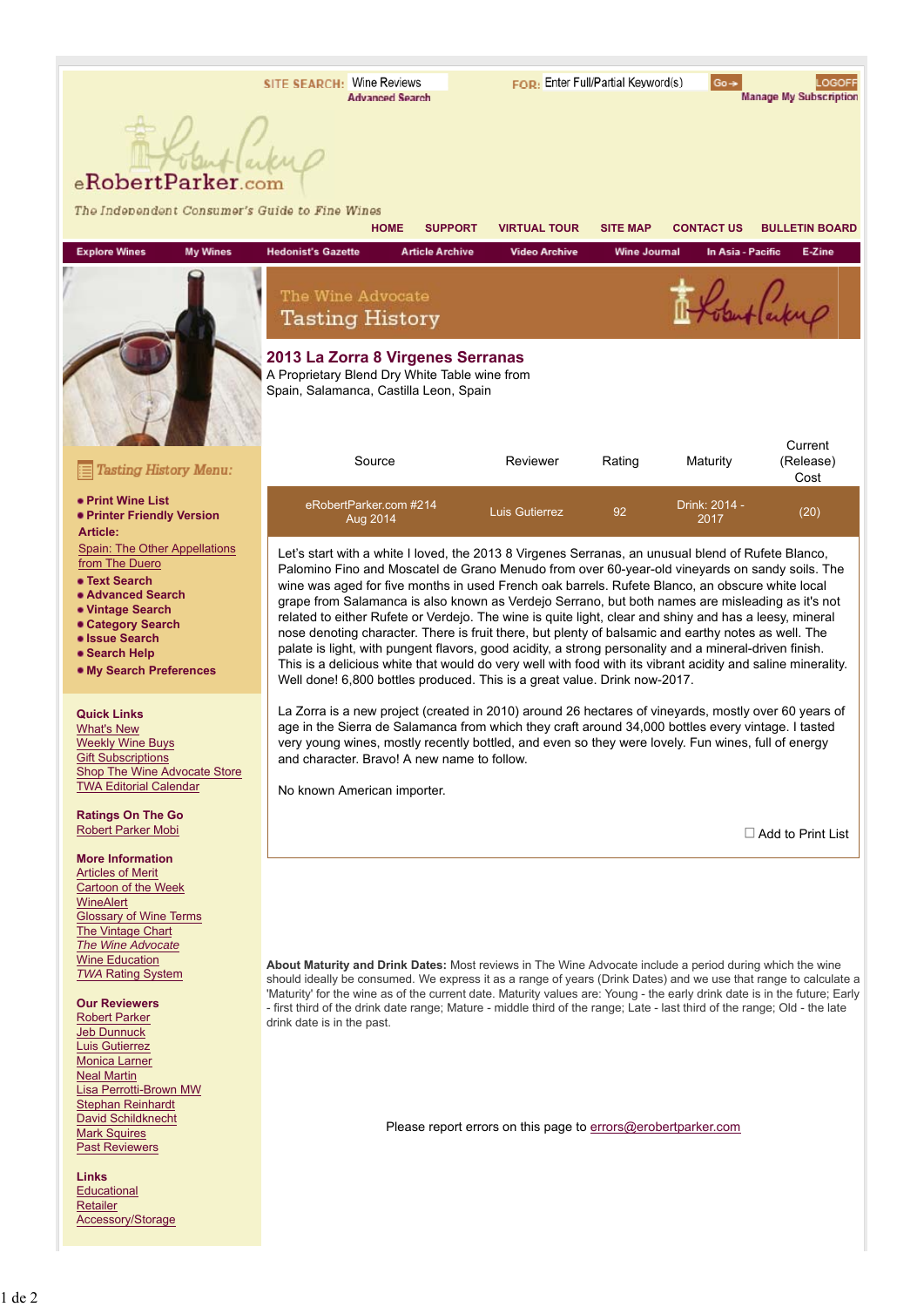### int (arkup eRobertParker.com

| The Independent Consumer's Guide to Fine Wines                                                                                                                                                                                                                                   | <b>HOME</b>                                                                                                                                                                                                                                                                                                                                                                                                                                                                                                                                                                                                                                                                                                                                                                                                                                       | <b>SUPPORT</b>         | <b>VIRTUAL TOUR</b>                                           | <b>SITE MAP</b>     | <b>CONTACT US</b>     | <b>BULLETIN BOARD</b>    |  |  |
|----------------------------------------------------------------------------------------------------------------------------------------------------------------------------------------------------------------------------------------------------------------------------------|---------------------------------------------------------------------------------------------------------------------------------------------------------------------------------------------------------------------------------------------------------------------------------------------------------------------------------------------------------------------------------------------------------------------------------------------------------------------------------------------------------------------------------------------------------------------------------------------------------------------------------------------------------------------------------------------------------------------------------------------------------------------------------------------------------------------------------------------------|------------------------|---------------------------------------------------------------|---------------------|-----------------------|--------------------------|--|--|
| <b>Explore Wines</b><br><b>My Wines</b>                                                                                                                                                                                                                                          | <b>Hedonist's Gazette</b>                                                                                                                                                                                                                                                                                                                                                                                                                                                                                                                                                                                                                                                                                                                                                                                                                         | <b>Article Archive</b> | <b>Video Archive</b>                                          | <b>Wine Journal</b> | In Asia - Pacific     | E-Zine                   |  |  |
|                                                                                                                                                                                                                                                                                  | The Wine Advocate<br><b>Tasting History</b>                                                                                                                                                                                                                                                                                                                                                                                                                                                                                                                                                                                                                                                                                                                                                                                                       |                        |                                                               |                     |                       | Robert Carpen            |  |  |
|                                                                                                                                                                                                                                                                                  | 2013 La Zorra La Zorra<br>A Proprietary Blend Dry Red Table wine from<br>Spain, Salamanca, Castilla Leon, Spain                                                                                                                                                                                                                                                                                                                                                                                                                                                                                                                                                                                                                                                                                                                                   |                        |                                                               |                     |                       | Current                  |  |  |
| <b>Tasting History Menu:</b>                                                                                                                                                                                                                                                     | Source                                                                                                                                                                                                                                                                                                                                                                                                                                                                                                                                                                                                                                                                                                                                                                                                                                            |                        | Reviewer                                                      | Rating              | Maturity              | (Release)<br>Cost        |  |  |
| • Print Wine List<br>• Printer Friendly Version<br><b>Article:</b>                                                                                                                                                                                                               | eRobertParker.com #214<br>Aug 2014                                                                                                                                                                                                                                                                                                                                                                                                                                                                                                                                                                                                                                                                                                                                                                                                                |                        | <b>Luis Gutierrez</b>                                         | 91                  | Drink: 2014 -<br>2014 | (30)                     |  |  |
| Spain: The Other Appellations<br>from The Duero<br>• Text Search<br>• Advanced Search<br>• Vintage Search<br>• Category Search<br>• Issue Search<br>• Search Help<br>. My Search Preferences                                                                                     | The 2013 La Zorra is a Rufere and Tempranillo blend from old vineyards on sandy, granite and slate<br>soils, fermented with indigenous yeasts and aged for seven months in oak barrels. This is a more<br>serious wine than the other 2013s, with subtle aromas of black fruit, spices and earthy, undergrowth<br>tones. The palate is light to medium-bodied, with fine tannins and clean, delineated flavors ending<br>with a floral note that is attractive and pleasant. This is very good, but not as vibrant and fun as the<br>white or the pure Rufete. Still, it is highly recommended. 14,000 bottles produced. Drink now.<br>La Zorra is a new project (created in 2010) around 26 hectares of vineyards, mostly over 60 years of<br>age in the Sierra de Salamanca from which they craft around 34,000 bottles every vintage. I tasted |                        |                                                               |                     |                       |                          |  |  |
| <b>Quick Links</b><br><b>What's New</b><br><b>Weekly Wine Buys</b><br><b>Gift Subscriptions</b><br>Shop The Wine Advocate Store<br><b>TWA Editorial Calendar</b>                                                                                                                 | very young wines, mostly recently bottled, and even so they were lovely. Fun wines, full of energy<br>and character. Bravo! A new name to follow.<br>No known American importer.                                                                                                                                                                                                                                                                                                                                                                                                                                                                                                                                                                                                                                                                  |                        |                                                               |                     |                       | $\Box$ Add to Print List |  |  |
| <b>Ratings On The Go</b><br><b>Robert Parker Mobi</b><br><b>More Information</b><br><b>Articles of Merit</b><br>Cartoon of the Week<br>WineAlert<br><b>Glossary of Wine Terms</b><br>The Vintage Chart<br>The Wine Advocate<br><b>Wine Education</b><br><b>TWA Rating System</b> | About Maturity and Drink Dates: Most reviews in The Wine Advocate include a period during which the wine<br>should ideally be consumed. We express it as a range of years (Drink Dates) and we use that range to calculate a<br>'Maturity' for the wine as of the current date. Maturity values are: Young - the early drink date is in the future; Early<br>- first third of the drink date range; Mature - middle third of the range; Late - last third of the range; Old - the late<br>drink date is in the past.                                                                                                                                                                                                                                                                                                                              |                        |                                                               |                     |                       |                          |  |  |
| <b>Our Reviewers</b><br><b>Robert Parker</b><br>Jeb Dunnuck<br><b>Luis Gutierrez</b><br>Monica Larner<br><b>Neal Martin</b><br>Lisa Perrotti-Brown MW<br><b>Stephan Reinhardt</b><br><b>David Schildknecht</b>                                                                   |                                                                                                                                                                                                                                                                                                                                                                                                                                                                                                                                                                                                                                                                                                                                                                                                                                                   |                        | Please report errors on this page to errors@erobertparker.com |                     |                       |                          |  |  |

Mark Squires<br>Past Reviewers

Links Educational<br>Retailer Accessory/Storage